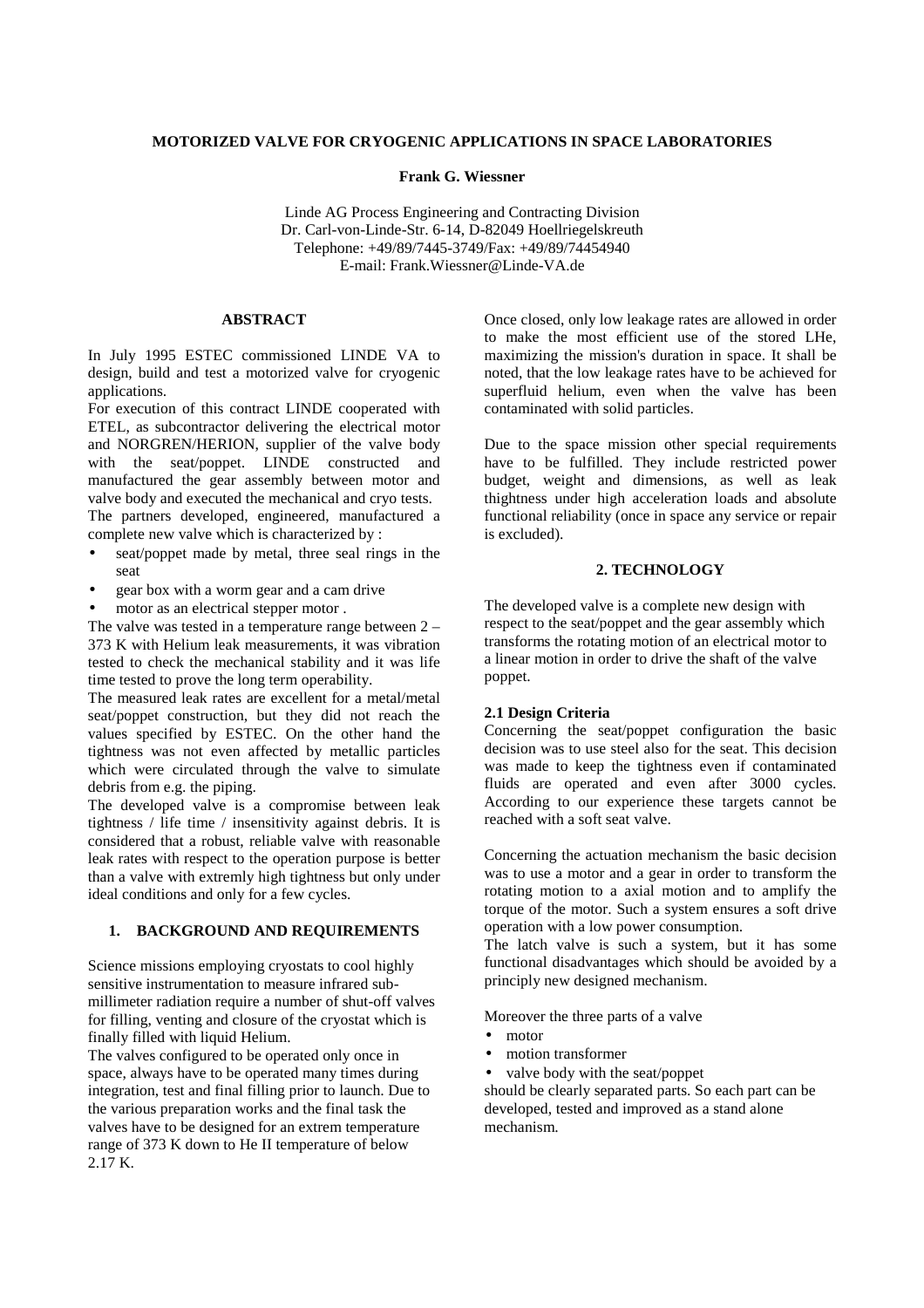#### **2.2 Design Results**

#### **The motor**

The motor is a 24 stepper motor, developed and manufactured by ETEL. It was more or less already available.

## **The motion transformer**

The gear elements are a worm and a worm wheel which provide a high amplification rate of the motor torque and is not backdriveable, that means it keeps its actual position even without energy or additional latch mechanism.

The transformation from the rotating motion to the axial motion, which drives the shaft of the poppet, as well as a second amplification is made by a disc cam which drives a roller. The possibility to design different sections (different radius) allows the production of strokes with a long travel distance but little amplification rate or a short travel distance with a high amplification rate, that means a high driving force to the poppet.

At the beginning the disc has no radius increase at all. So the motor has only to turn the gear parts without producing driving forces. That is helpful to overcome the friction forces during the start phase.

The main friction forces are produced in the two gear elements. Especially by suitable lubrication these forces can be controlled, also for many operations.

Additionally the cam disc actuates the micro switches which indicates that the poppet has reached the end position.



*Figure 1: Motion transformer: gear assembly for transforming the motor torque*

#### **Valve body**

The valve body comprises the seat/poppet and a spring system for the shaft of the poppet.

The seat construction is a new design with three seal rings which are contacted by the poppet with a sperical shape. Both parts are made of steel. This system's advantages are:

- insensitivity against debris in the fluid
- flexibility of the seal rings
- the possibility of the poppet to centre itself.

The spring system provides the force to ensure a defined force to keep the poppet closed independent of the real stroke of the shaft and to drive back the poppet to the open position.



*Figure 2: Seat/poppet construction*

### **3. TEST PROCEDURES AND RESULTS**

The pretests of the motor, the seat/poppet and the motion transformer were carried out by the responsible companies.

Function tests of the complete valve were executed by LINDE.

## **3.1 Test Procedures**

The tests of the prototype valve carried out at the cryo laboratory of LINDE comprised the following measurements and investigations:

- Function at 100 °C
- Helium leak rate measurements between 20 °C and  $2 K$
- Helium leak rate measurements after flowing a liquid contaminated with particles through the valve which was several times switched on/off during the operation
- life time test at ambient temperature with 3500 cycles

The mechanical stability tests were executed in the laboratory of DASA and comprised:

- resonance search
- sine vibration
- random vibration
- shock  $(40 \text{ g}, \text{half sine})$

After these tests the valve was again checked for tightness.